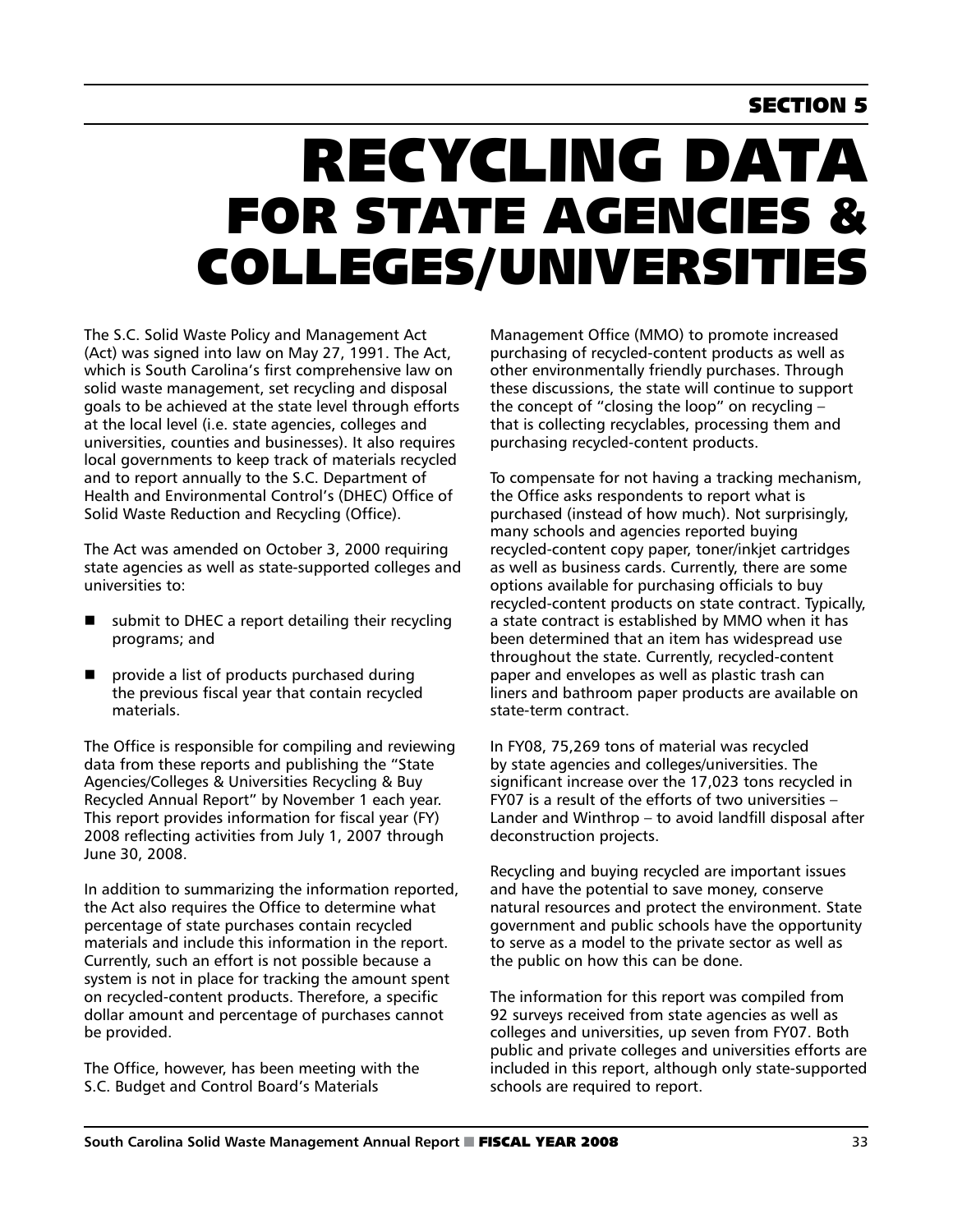## **RECYCLING DATA: STATE AGENCIES**

Sixty-three state agencies recycled 10,743 tons of material in FY08. This reflects a 1 percent increase over FY07. Of that amount, the No. 1 item recycled was mixed metal, followed by office paper.

When it comes to buying recycled-content products, 72 percent of respondents reported purchasing recycled-content copy paper, followed by 54 percent purchasing recycled-content toner and/or inkjet cartridges.

#### S.C. State Agencies Reporting for FY08

- Administrative Law Court
- Arts Commission
- Attorney General
- Budget and Control Board
- Commission for the Blind
- Commission on Indigent Defense
- Commission on Prosecution Coordination
- Comptroller General
- Criminal Justice Academy
- Department of Agriculture Department of Alcohol and
- Other Drug Abuse Services
- Department of Archives and History
- Department of Commerce
- Department of Consumer Affairs
- Department of Corrections Department of Education
- Department of Health and Environmental Control
- Department of Health and Human Services
- Department of Insurance
- **n** Department of Juvenile Justice
- Department of Labor, Licensing
- and Regulation Department of Mental Health
- Department of Motor Vehicles
- Department of Natural Resources
- Department of Parks, Recreation and Tourism
- Department of Probation, Parole and Pardon Services
- Department of Public Safety
- Department of Revenue
- Department of Social Services
- Department of Transportation
- Education Lottery Commission
- Education Oversight Committee ■ Educational Television Network
- **E** Election Commission
- Emergency Management
- Division
- **Employment Security** Commission
- **n** Forestry Commission
- Governor's Office
- Higher Education Tuition Grants Commission
- Human Affairs Commission
- Judicial Department
- Legislative Audit Council ■ Legislative Printing, Information and Technology Systems
- Lt. Governor's Office
- Office of the Adjutant General
- Office of the State Auditor
- Office of the State Treasurer
- Patriots Point Development Authority
- Public Service Commission
- Santee Cooper
- Sea Grant Consortium
- Second Injury Fund
- Secretary of State
- State Accident Fund
- State Board of Technical and Comprehensive Education
- State Ethics Commission ■ State Housing Finance and
- Development Authority
- State Law Enforcement Division
- State Library ■ State Museum
- State Ports Authority
- **Vocational Rehabilitation** Department
- Workers' Compensation Commission

**MORE TO KNOW:** In addition to the 75,269 tons of material recycled by colleges/universities and state agencies, Santee Cooper reported recycling 333,545 tons of gypsum and 378,860 tons of fly ash. This material is generated from their operations in Berkeley, Georgetown and Horry counties and used in concrete, cement, asphalt, road base stabilization as well as other applications.

|                                                        | <b>COMMODITIES RECYCLED</b>   | <b>AMOUNT (TONS)</b> |
|--------------------------------------------------------|-------------------------------|----------------------|
| <b>PAPER</b>                                           | Magazines                     | 40.43                |
|                                                        | Office paper                  | 2,265.00             |
|                                                        | Newspapers and inserts        | 29.30                |
|                                                        | Corrugated cardboard          | 1,382.51             |
|                                                        | Phone books                   | 18.24                |
|                                                        | Paperboard                    | 1.92                 |
|                                                        | Other/mixed paper             | 112.53               |
| <b>PLASTIC</b><br>(Bottles)                            | $#1$ PET                      | 3.08                 |
|                                                        | #2 HDPE                       | 144.23               |
|                                                        | #3 Vinyl                      | 0.04                 |
|                                                        | Other mixed/plastic bottles   | 68.58                |
| PLASTIC (Film)                                         | #2 HDPE                       | 0.54                 |
|                                                        | #4 LDPE                       | 0.00                 |
|                                                        | Other/mixed plastic film      | 8.79                 |
| <b>METAL</b>                                           | Aluminium (cans, foil)        | 157.71               |
|                                                        | Steel cans                    | 46.89                |
|                                                        | Other ferrous metals          | 2,301.07             |
|                                                        | White goods                   | 1.32                 |
|                                                        | Other/mixed metal             | 941.36               |
| <b>GLASS</b><br>(Containers &<br>Packaging)            | Brown                         | 0.60                 |
|                                                        | Clear                         | 0.86                 |
|                                                        | Green                         | 0.28                 |
|                                                        | Other/mixed glass             | 0.45                 |
| <b>WOOD</b>                                            | Pallets                       | 142.01               |
|                                                        | <b>Furniture and cabinets</b> | 1.38                 |
|                                                        | Other/mixed wood              | 1.82                 |
| <b>YARD</b><br><b>TRIMMINGS/</b><br><b>FOOD SCRAPS</b> | <b>Grass clippings</b>        | 781.64               |
|                                                        | Food scraps                   | 0.02                 |
| <b>OTHER</b><br><b>MATERIALS</b>                       | Rechargeable batteries        | 7.89                 |
|                                                        | Antifreeze                    | 30.35                |
|                                                        | C&D debris                    | 350.24               |
|                                                        | <b>Consumer electronics</b>   | 66.40                |
|                                                        | Cooking oil                   | 0.37                 |
|                                                        | Fluorescent bulbs             | 12.17                |
|                                                        | Lead-acid batteries           | 43.47                |
|                                                        | Paint (oil or latex)          | 0.39                 |
|                                                        | <b>Tires</b>                  | 265.10               |
|                                                        | Toner cartridges              | 11.46                |
| *Other includes                                        | Used motor oil                | 542.78               |
| electric poles.                                        | Used oil filters              | 27.58                |
|                                                        |                               |                      |

Other\* 931.73

**TOTAL 10,742.53**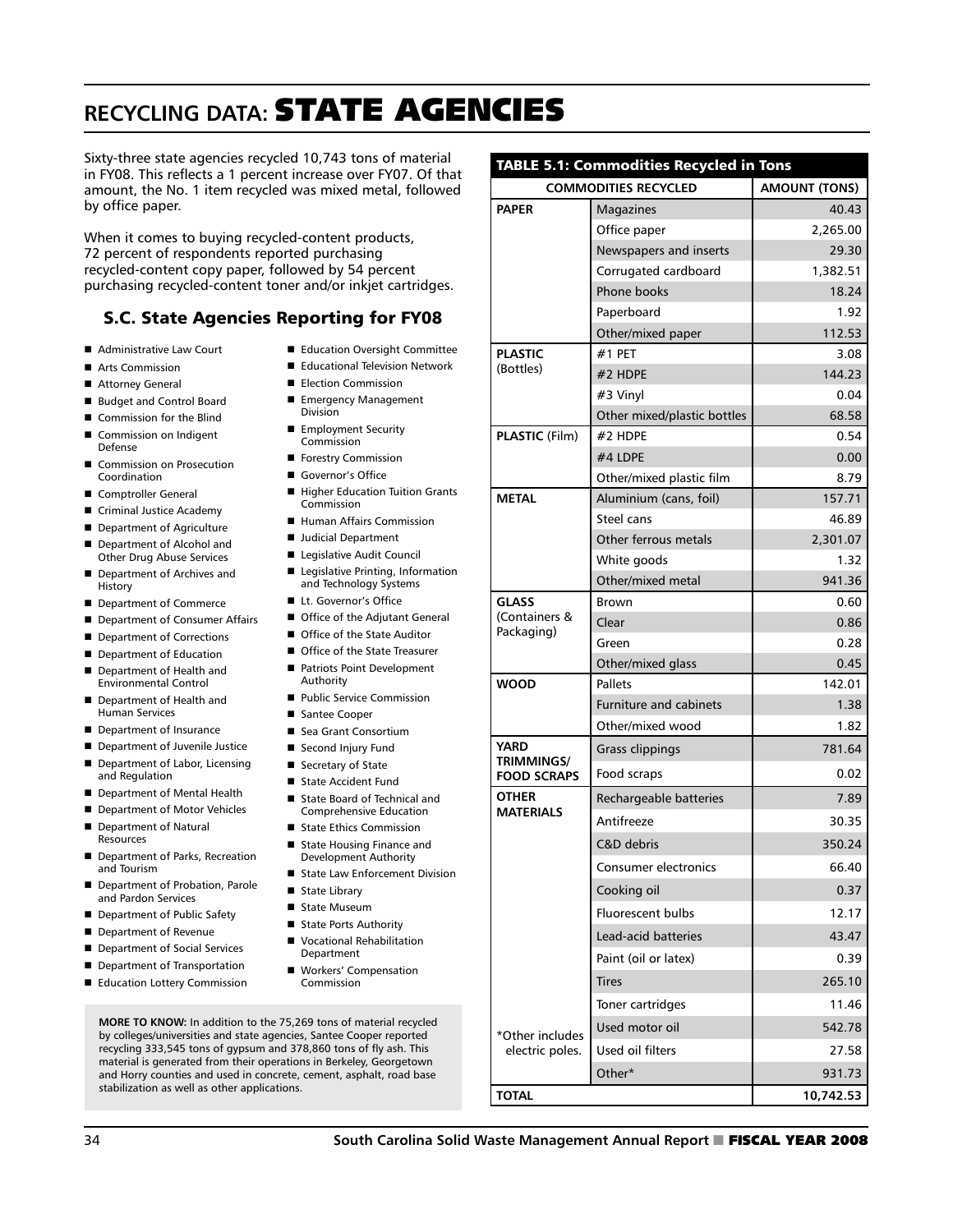# **Recycling Data:** Colleges/Universities

Twenty-eight colleges and universities reported recycling 64,526 tons of material. In addition, one college reported no recycling but did report their buy-recycled efforts. Of the amount reported, more than 56,000 tons was construction and demolition (C&D) debris. This is a result of two deconstruction projects on the campuses of Lander University (50,000 tons) and Winthrop University (6,388 tons) where buildings were torn down and the material was recycled instead of disposed of in a landfill. While these are one-time projects, the impact on avoided disposal costs and conservation of landfill space is significant. As a result, the No. 1 item recycled was C&D debris followed by mixed paper. Corrugated cardboard was a close third.

When it comes to buying recycled-content products, 68 percent of respondents reported purchasing recycledcontent copy paper, followed by 52 percent purchasing recycled-content toner and/or inkjet cartridges.

### S.C. Colleges & Universities Reporting for FY08

- Aiken Technical College
- **Bob Jones University**
- Central Carolina Technical College
- **n** The Citadel
- Clemson University
- Coastal Carolina University
- College of Charleston
- Columbia College
- Denmark Technical College
- Florence-Darlington Technical College
- **Furman University**
- Greenville Technical College
- Lander University
- The Medical University of South Carolina
- Midlands Technical College
- Northeastern Technical College
- Orangeburg-Calhoun Technical College
- Piedmont Technical College
- Spartanburg Community College
- $\blacksquare$  Technical College of the Lowcountry
- Trident Technical College
- University of South Carolina (USC)
- $\blacksquare$  USC Aiken
- $\blacksquare$  USC School of Medicine
- $\blacksquare$  USC Sumter
- $\blacksquare$  USC Upstate
- Williamsburg Technical College
- Winthrop University
- York Technical College

**MORE TO KNOW:** Of the 75,269 tons of material recycled by colleges/universities and state agencies, 15,186 tons are considered municipal solid waste and are included in the state's measured recycling rate. The remaining material that is recycled includes used oil from fleet operations, medical products and C&D debris – none of which can be included in the state's measured recycling rate, although they impact the state's total recycling efforts.

| TABLE 5.2: Commodities Recycled in Tons                                             |                               |                      |  |
|-------------------------------------------------------------------------------------|-------------------------------|----------------------|--|
| <b>COMMODITIES RECYCLED</b>                                                         |                               | <b>AMOUNT (tons)</b> |  |
| <b>PAPER</b>                                                                        | Magazines                     | 10.81                |  |
|                                                                                     | Office paper                  | 754.94               |  |
|                                                                                     | Newspapers and inserts        | 22.22                |  |
|                                                                                     | Corrugated cardboard          | 1,146.44             |  |
|                                                                                     | Phone books                   | 18.76                |  |
|                                                                                     | Paperboard                    | 0.00                 |  |
|                                                                                     | Other/mixed paper             | 1,620.80             |  |
| <b>PLASTIC</b><br>(Bottles)                                                         | #1 PFT                        | 4.59                 |  |
|                                                                                     | #2 HDPE                       | 10.56                |  |
|                                                                                     | #3 Vinyl                      | 0.00                 |  |
|                                                                                     | Other mixed/plastic bottles   | 41.93                |  |
| PLASTIC (Film)                                                                      | #2 HDPE                       | 0.00                 |  |
|                                                                                     | #4 LDPE                       | 0.00                 |  |
|                                                                                     | Other/mixed plastic film      | 8.75                 |  |
| <b>METAL</b>                                                                        | Aluminium (cans, foil)        | 23.69                |  |
|                                                                                     | Steel cans                    | 14.09                |  |
|                                                                                     | Other ferrous metals          | 665.18               |  |
|                                                                                     | White goods                   | 1.50                 |  |
|                                                                                     | Other/mixed metal             | 662.47               |  |
| <b>GLASS</b><br>(Containers &<br>Packaging)                                         | Brown                         | 0.00                 |  |
|                                                                                     | Clear                         | 0.00                 |  |
|                                                                                     | Green                         | 0.00                 |  |
|                                                                                     | Other/mixed glass             | 54.64                |  |
| <b>WOOD</b>                                                                         | Pallets                       | 110.34               |  |
|                                                                                     | <b>Furniture and cabinets</b> | 10.94                |  |
|                                                                                     | Other/mixed wood              | 7.96                 |  |
| <b>YARD</b><br><b>TRIMMINGS/</b><br><b>FOOD SCRAPS</b>                              | <b>Grass clippings</b>        | 739.21               |  |
|                                                                                     | Food scraps                   | 14.59                |  |
| <b>OTHER</b><br><b>MATERIALS</b>                                                    | Rechargeable batteries        | 1.25                 |  |
|                                                                                     | Antifreeze                    | 0.56                 |  |
|                                                                                     | C&D debris                    | 58,134.72            |  |
|                                                                                     | Consumer electronics          | 213.15               |  |
|                                                                                     | Cooking oil                   | 41.70                |  |
|                                                                                     | <b>Fluorescent bulbs</b>      | 42.28                |  |
|                                                                                     | <b>Lead-acid batteries</b>    | 7.34                 |  |
|                                                                                     | Paint (oil or latex)          | 0.20                 |  |
| * Other<br>includes<br>clothing,<br>carpet,<br>medical<br>products and<br>ballasts. | <b>Tires</b>                  | 7.98                 |  |
|                                                                                     | Toner cartridges              | 8.51                 |  |
|                                                                                     | Used motor oil                | 41.44                |  |
|                                                                                     | Used oil filters              | 0.85                 |  |
|                                                                                     | Other*                        | 81.99                |  |
| <b>TOTAL</b>                                                                        |                               | 64,526.38            |  |